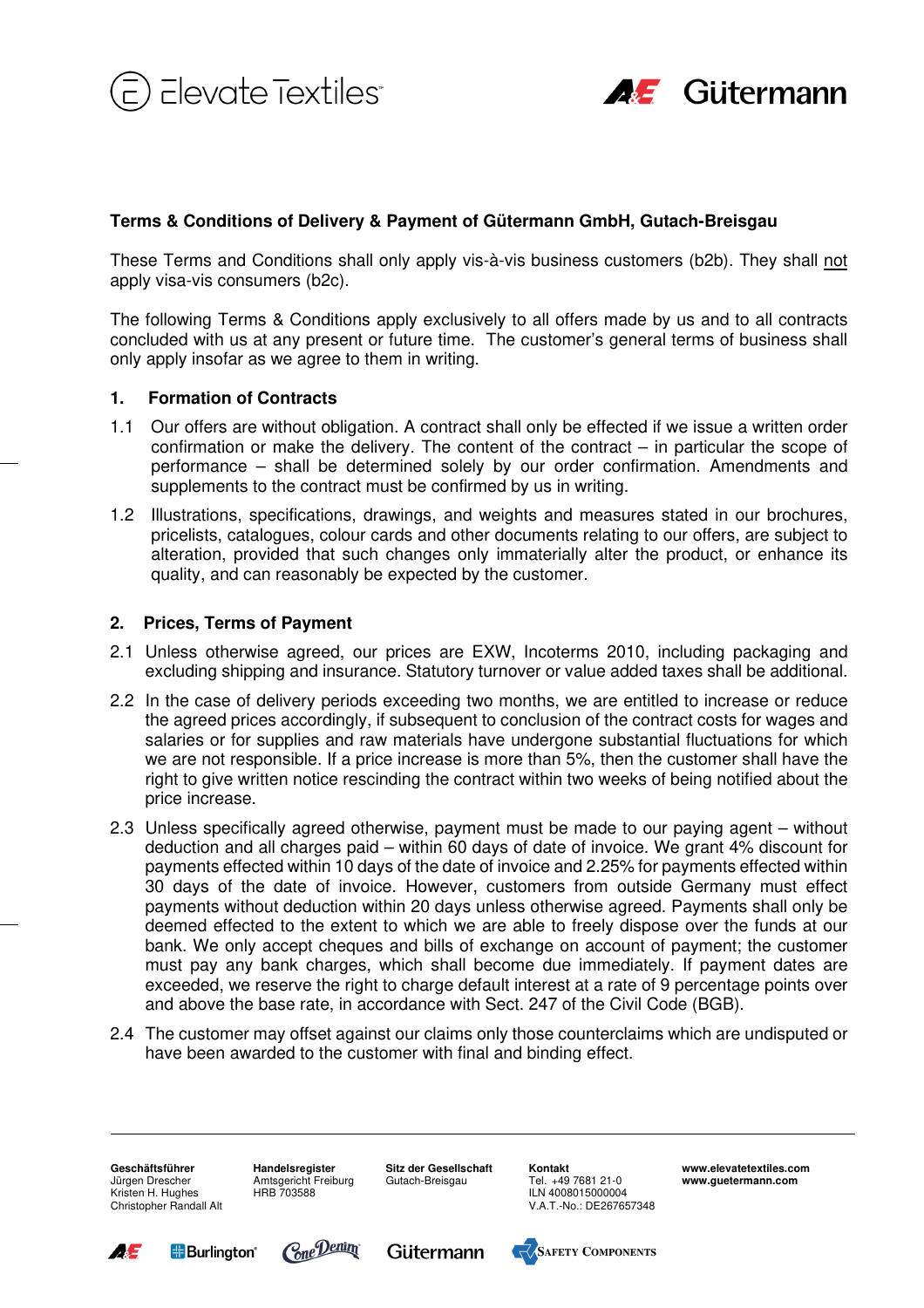



## **3. Delivery Periods**

- 3.1 Delivery dates shall depend on the agreements made in each individual case. If dispatch is delayed through no fault of our own, the delivery date shall be deemed met if the product has been handed over for transport or is ready for shipment and the customer has been notified to this effect.
- 3.2 If we are unable to meet the delivery date for unforeseen or unavoidable reasons beyond our responsibility (operational breakdowns, strikes, lockouts, shortages in energy supplies, delays in deliveries of essential raw materials or supplies, etc.), then we shall immediately inform the customer to this effect. In any such case the delivery period shall be extended by the duration of the obstacle and its effects. This shall also apply if the obstacles occur at our own suppliers or during a delay already prevailing. If the obstacle is of not merely temporary nature, then both parties shall be entitled to withdraw from the contract. In the cases mentioned in this Section 3.2, any compensatory claims shall be excluded.
- 3.3 In the event of default in delivery, our liability shall be limited in cases of simple negligence to damages of 0,5% of the value of the order delivered late for each full week of delay, and a total maximum amount of 5% of said value. Claims for damages for non-performance pursuant to Section 7 shall remain unaffected. The customer must inform us on conclusion of the contract at the latest about any contractual penalties applying vis-à-vis its own customers.

#### **4. Delivery, Packaging**

- 4.1 Unless otherwise agreed, all deliveries are EXW our production plant or warehouse, Incoterms 2010. The risk of the products being accidentally destroyed or accidentally deteriorating shall pass to the customer as soon as the products have been handed over for transport. This shall apply irrespective of whether shipment is made from the place of performance and irrespective of who is paying the transport costs. If the customer is in default of acceptance, then risk shall pass on notification being issued that the products are ready for transport.
- 4.2 Partial deliveries shall be permissible up to a reasonable extent, provided the customer may reasonably be expected to accept them.
- 4.3 We shall take back transport packaging, sales packaging, and outer packaging at our place of business during normal business hours. The customer must pay the cost of disposal if it fails to return the packaging to us. The packaging shall be given back clean, devoid of foreign substances, and sorted into categories.

#### **5. Retention of Title**

5.1 Products delivered by us shall remain our property until all our claims created under the business relationship with the customer have been fully satisfied.

**Geschäftsführer**  Jürgen Drescher Kristen H. Hughes Christopher Randall Alt

**Handelsregister**  Amtsgericht Freiburg HRB 703588

**Sitz der Gesellschaft**  Gutach-Breisgau

**Kontakt**  Tel. +49 7681 21-0 ILN 4008015000004 V.A.T.-No.: DE267657348









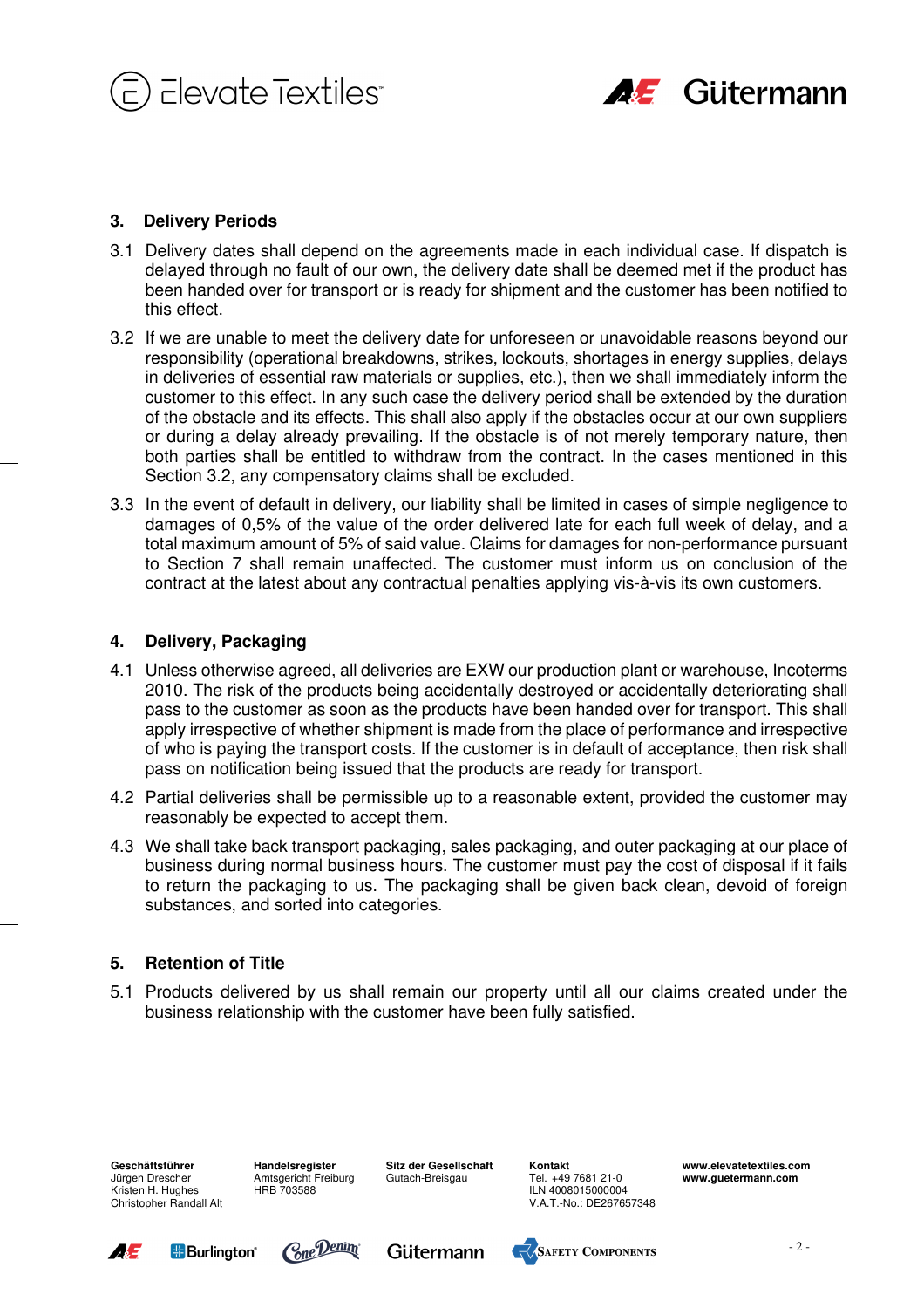



- 5.2 The customer is under obligation to label and store the reserved items separately. At its own expense, it shall insure them at replacement value against loss or damage. If we so request, the insurance policy and proof of payment of the premiums are to be sent to us for inspection. The customer here and now assigns to us its claims vis-à-vis the insurance company.
- 5.3 If any third party interferes with our reserved property, then the customer shall notify us without delay. The customer must pay all costs in order to eliminate the interference and restore the items we have delivered, insofar as these costs cannot be recovered from the third party.
- 5.4 Any processing of the reserved items effected by the customer shall be done on our behalf at all times, without creating any obligation on our side. If they are mixed or combined with other goods, we shall acquire co-ownership in the new goods to the extent of the invoiced value of the reserved items in relation to the other materials.
- 5.5 The customer is entitled to resell the reserved items during the ordinary course of business; however, it here and now assigns to us in advance and in full any receivables accruing to it vis-à-vis any customer or any third party on reselling the items or on using them in accordance with its customer's orders. We reserve the right to assign claims (receivables) to third parties (factoring).
- 5.6 The customer is entitled to collect the receivables assigned to us as long as it performs its payment obligations out of the proceeds taken.
- 5.7 If the customer ceases to perform its payment obligations, then we may revoke the authority to process or resell the items, and demand that the customer disclose to us the assigned receivables and the respective debtor in each case, provide us with all the information required for collection, hand over the relevant documents, and notify its debtors about the assignment. Taking back reserved items shall not be deemed withdrawal from the contract. If we declare withdrawal, then we shall be entitled to sell the items in the open market.
- 5.8 If the realisable value of the security to which we are entitled under the above provisions exceeds our claims by more than 10%, then at our own option we shall release items of security to this extent.
- 5.9 If under the laws of the country where the item is located retention of title is not permitted or is only permitted in a restricted form, then we may reserve other rights in the item in order to reasonably secure our claims. The customer shall cooperate in all and any measures (e.g. registrations) required in order to effectively implement the retention of title or the other rights substituting retention of title, and to safeguard these rights.

## **6. Claims for Defects**

6.1 Defects must be reported to us in writing immediately, at the latest within 12 days of receipt of the products, and in the case of hidden defects at the latest within 3 days of their discovery. If

**Geschäftsführer**  Jürgen Drescher Kristen H. Hughes Christopher Randall Alt **Handelsregister**  Amtsgericht Freiburg HRB 703588

**Sitz der Gesellschaft**  Gutach-Breisgau

**Kontakt**  Tel. +49 7681 21-0 ILN 4008015000004 V.A.T.-No.: DE267657348









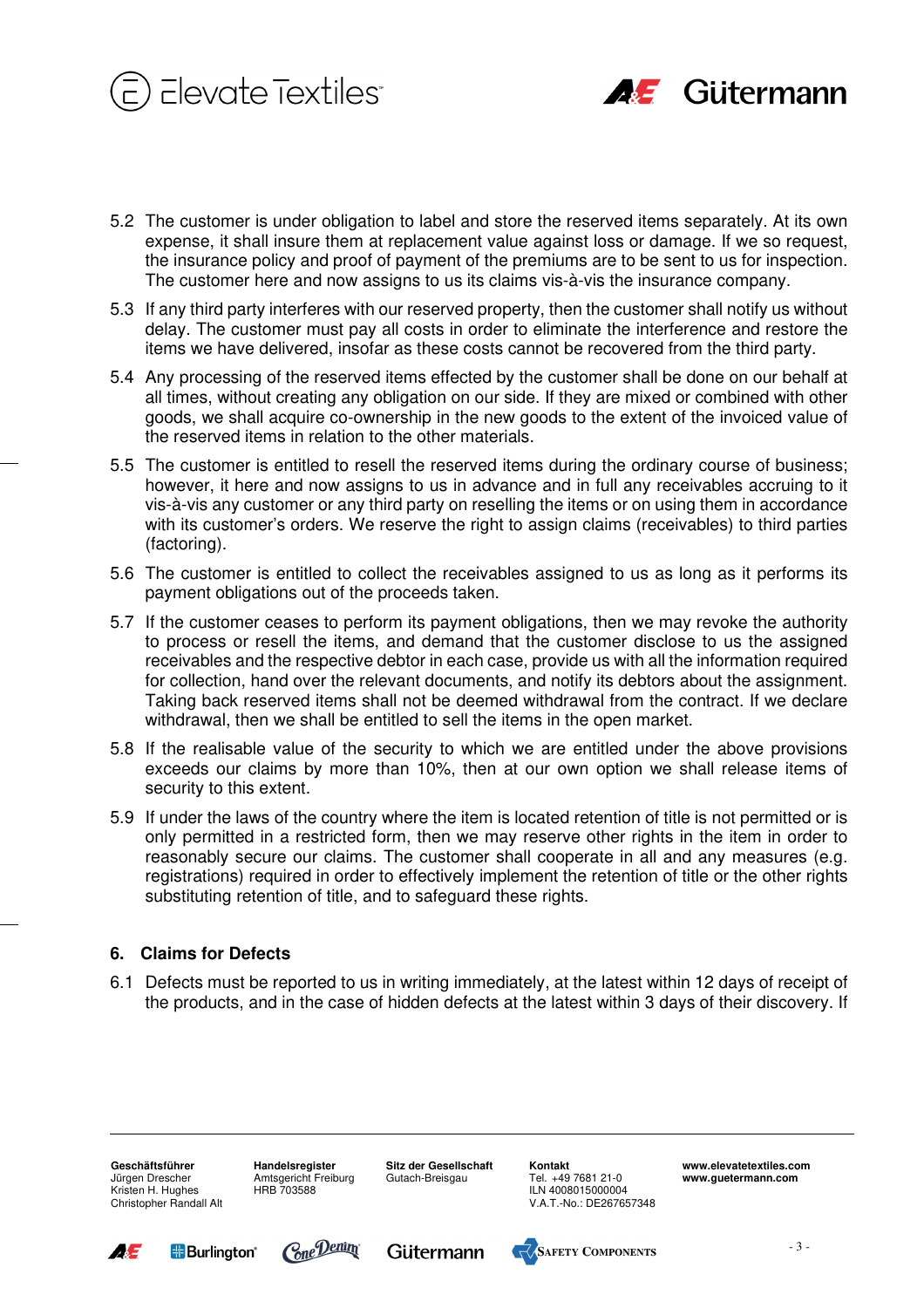



these deadlines are exceeded, then all rights and claims based on our liability for defects shall lapse. The period of limitation shall be 12 months after the passing of risk, provided we did not breach our obligations due to intent or gross negligence and did not fraudulently conceal the defect.

- 6.2 We shall only be responsible for the infringement of third party rights through the use of products outside Germany, if and when we agreed with customer such use or such use was to be expected upon the specific circumstances given at the time when the contract was made. In this case we shall only be liable to the extent that such use of the products was not conflicting with any foreign third party rights that we knew of at the time when the contract was made or should have known without gross negligence.
- 6.3 Deviations in quantity, colour, width, weight, finish, design or other characteristics, which are customary in trading are admissible, and shall not constitute a defect unless expressly and particularly agreed otherwise.
- 6.4 In the event of justified complaints, we shall replace the product or rectify the defect, at our option. If a replacement is likewise defective, or if rectification of the defect fails or is unjustly refused or delayed, then the customer may, on expiry of a reasonable period of grace, demand a reduction in the price or – in cases of material defects – withdraw from the contract and demand damages for non-performance in accordance with Section 7. We shall not assume any costs for supplementary performance incurred due to the purchased item having been moved to some place other than the customer's place of business.
- 6.5 If the defect is due to a faulty third-party product, then we shall be entitled to initially limit our liability to assigning those rights and claims based on liability for defects to which we are entitled vis-à-vis the supplier of the third-party product, unless obtaining satisfaction from the assigned claim or right fails or cannot be asserted for any other reasons. In this case, the customer shall again become entitled to the rights given in Section 6.4.

## **7. Liability**

- 7.1 Compensatory claims of whatsoever nature against us shall be excluded if we, our legal representatives or vicarious agents have caused the damage due to simple negligence. This exclusion of liability does not apply in cases of bodily harm, or the assumption of a contractual guarantee (Garantie), or a breach of cardinal contractual obligations posing a threat to attainment of the contractual purpose. However, in these cases our liability shall be limited to the extent of the quarantee or  $-$  in the case of a negligent breach of cardinal contractual obligations – to foreseeable damage typical for the kind of contract. Claims under statutory product liability law shall remain unaffected.
- 7.2 Apart from claims based on liability for defects, under statutory product liability law, liability for intent, and liability for mortal injury, bodily harm or health damage, claims to damages shall

**Geschäftsführer**  Jürgen Drescher Kristen H. Hughes Christopher Randall Alt

**Handelsregister**  Amtsgericht Freiburg HRB 703588

**Sitz der Gesellschaft**  Gutach-Breisgau

**Kontakt**  Tel. +49 7681 21-0 ILN 4008015000004 V.A.T.-No.: DE267657348